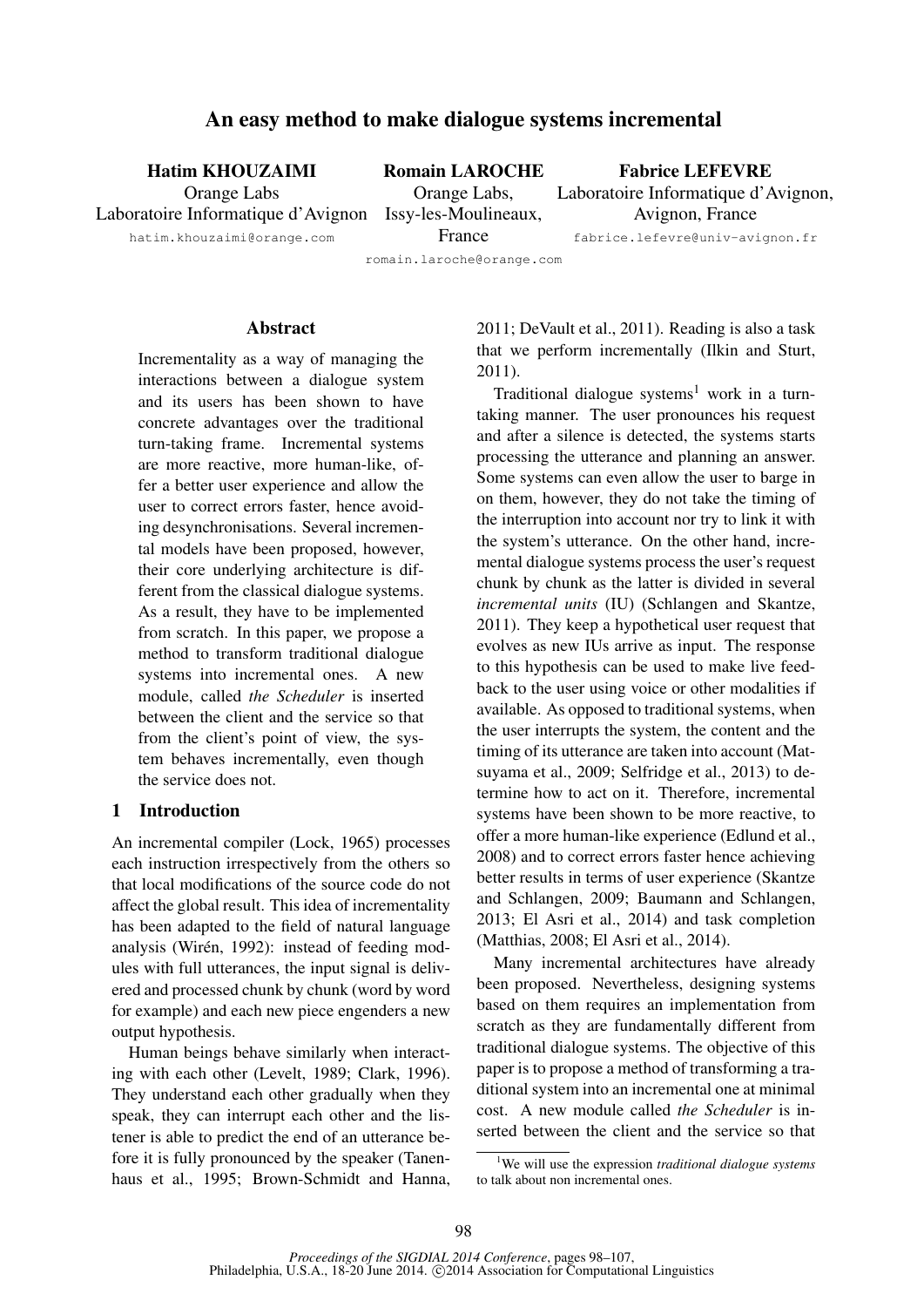from the client's point of view, the system behaves incrementally, even though the service works in a traditional way.

Section 2 draws a state-of-the-art concerning incremental dialogue systems. The architecture proposed here and the role of the Scheduler are presented in Section 3. In Section 4, two implementations of our method are presented: CFAsT and DictaNum. Then, a discussion is held in Section 5 before concluding the paper and presenting our next objectives in Section 6.

# 2 Related work

Dialogue systems can be split into four groups according to how they integrate incrementality in their behaviour. Traditional dialogue systems (Laroche et al., 2011) form the first category whereas the second one refers to systems that propose some incremental strategies among traditional others (El Asri et al., 2014). The architecture presented in this paper belongs to the third group which contains incremental systems based on a traditional inner behaviour (Hastie et al., 2013; Selfridge et al., 2012). The fourth category contains incremental systems where internal modules work incrementally (Dohsaka and Shimazu, 1997; Allen et al., 2001; Schlangen and Skantze, 2011). Figure 1 discussed later provides a list of the features that are available in each category.

Several dialogue strategies have been implemented in NASTIA (El Asri et al., 2014), a dialogue system helping the user to find a date and a time for an appointment with a technician (completing the work made during the European project CLASSiC (Laroche and Putois, 2010)). Among them, List of Availabilities is an incremental strategy where the system enumerates a list of alternatives for the appointment. The user is supposed to interrupt this enumeration when he hears an option that is convenient for him. An experiment showed that List of Availabilities produced better results than other traditional strategies in terms of task completion and user satisfaction.

PARLANCE (Hastie et al., 2013) is an example of a third category system (it was developed in the European project PARLANCE). Its architecture is similar to the traditional ones but it integrates a new module, called MIM (Micro-turn Interaction Manager), which decides when the system should speak, listen to the user and when it

should generate back-channels. The closest approach to the method introduced in this paper is presented in (Selfridge et al., 2012) : the IIM (Incremental Interaction Manager) is an intermediate module between an incremental ASR and a TTS on the one hand and the service on the other hand. Instead of replicating the dialogue context as it is suggested in this paper, different instances of the service are run. Moreover, the IIM is introduced as preliminary work in order to simulate incremental dialogue whereas in this paper, the Scheduler approach is fully studied and placed into the context of the current state-of-the-art concerning incremental dialogue. It is also viewed as a new layer that can be extended later on, into a smart turn-taking manager.

The architecture proposed in (Dohsaka and Shimazu, 1997) contains eight modules that work in parallel: the Speech Recognizer, the Response Analyzer, the Dialogue Controller, the Problem Solver, the Utterance Planner, the Utterance Controller, the Speech Synthesizer and the Pause Monitor. The user asks the system to solve a problem. Then, his request is submitted incrementally to the Speech Recognizer which sends its output text to the Response Analyzer that figures out concepts to be sent to the Dialogue Controller. The latter interacts with the Problem Solver and the Utterance Planner in order to compute a solution that is communicated to the user through the Utterance Controller then the Speech Synthesizer. This system belongs to the fourth category as all its modules behave incrementally in order to start suggesting a solution to the user's problem before it is totally computed. In the same category, (Allen et al., 2001) proposes another architectures split in three main modules: the Interpretation Manager, the Behavioral Agent and the Generation Manager. The first module catches the user's request and broadcasts it incrementally inside the system. The second one manages the system's action plan and the third is in charge of the response delivery.

A general and abstract model is introduced in (Schlangen and Skantze, 2011). A dialogue system can be viewed as a chain of modules. Each module has a Left Buffer (LB) where its inputs are pushed, an Internal State (IS) and a Right Buffer (RB) where it makes its outputs available. Data (audio, text, concepts...) flows through these modules in the form of Incremental Units (IU). When an IU is put in the LB of a module, it can be pro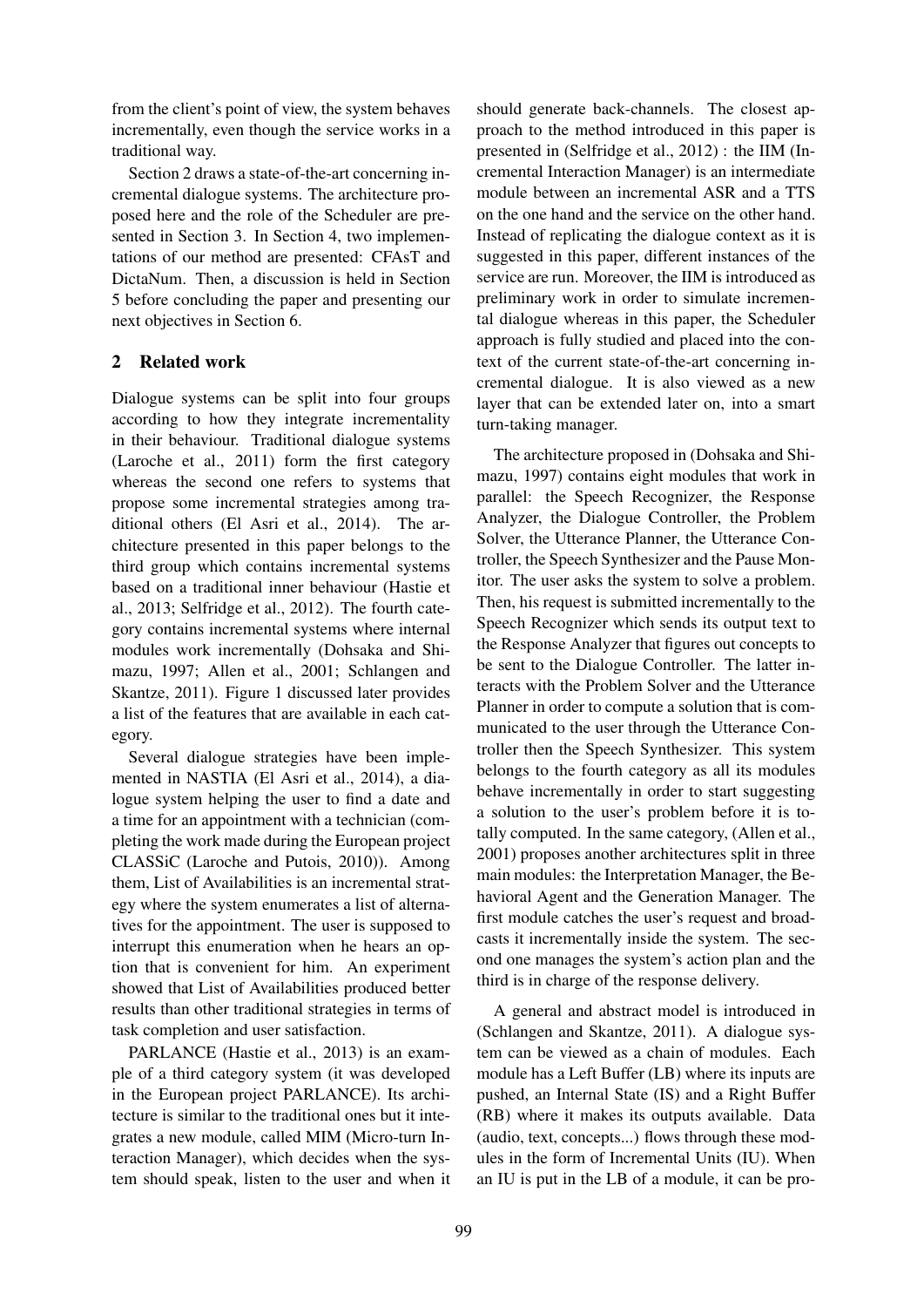cessed immediately hence modifying its RB. For example, every 500 ms, a new IU in the form of a chunk of audio signal can be put into the LB of the ASR which can modify its output according to what the user said during this time window. All dialogue systems from the four categories can be viewed as instances of this general model: *we can now see that a non-incremental system can be characterised as a special case of an incremental system, namely one where IUs are always maximally complete [...] and where all modules update in one go*.

In this paper, we introduce an architecture that belongs to the third category. In comparison with the first two categories, these systems behave incrementally during the whole dialogue. On the other hand, they can be built at a lower cost than the systems from the fourth category.

# 3 Architecture

Traditional dialogue systems are generally composed of a client on the user's terminal and a service that is deployed on a remote machine. They work in a turn-taking manner as when the user speaks, the system waits until the end of his request before processing it and vice versa (except for some systems where the user can interrupt the system). To make such a system incremental, we suggest inserting a new module between the client and the service: the Scheduler (this denomination is taken from (Laroche, 2010)). This new architecture can be cast as an instance of the general abstract model of (Schlangen and Skantze, 2011). The client, the Scheduler and the service are the three modules that compose the system. The first two ones are incremental but the last one is not. We will not use the notions of LB and RB and will consider that these modules interact with each other through some channel (network in the case of our implementation, see Section 4).

### 3.1 The traditional architecture

In a traditional architecture, the client receives a stream of data (audio signal, string...). If it is not the case (a web interface where each button represents a request for example), it does not make sense to transform such a system in an incremental one, so they are out of the scope of this paper. The end of a request is determined by a condition  $EndTurnCond$ . It can be a long enough silence (Raux and Eskenazi, 2008; Wlodarczak and Wag-

ner, 2013) in the case of vocal services or a carriage return for text systems. A *dialogue turn* is the time interval during which the user sends a request to the system and gets a response. These turns will be called  $T^1, T^2, ..., T^k$ ... and each one of them can be split into a *user turn*  $T^{k,U}$  and a *system turn*  $T^{k,S}$ :  $T^k = T^{k,U} \cup T^{k,S}$ . During the user turn, a request  $Req^k$  is sent and during the system turn, the corresponding response  $Resp^k$  is received. The instant when a condition goes from f alse to true will be called its *activation time*. As a consequence,  $T^{k,U}$  ends at the activation time of  $EndTurnCond$  and  $T^{k,S}$  is finished when the system gives the floor to the user.

The service is made up of three parts: the internal interface, the internal context and the external interface. The internal interface manages the interactions between the service and the client. The internal context handles the way the client's requests should be acted on and the external interface is in charge of the interactions with the external world (database, remote device...).

# 3.2 Incrementality integration

The way the client sends the user's request to the service should be modified in order to make the system incremental. A new sending condition is defined: EndMicroTurnCond and it is less restrictive than  $EndTurnCond$  (which makes the latter imply the former). Therefore, the new client sends requests more frequently than the traditional one. A user micro-turn is the time interval between two activation times of  $EndMicroTurnCond$  so the user turn  $T^{k,U}$  can be divided into  $n^{k,U}$  user micro-turns  $\mu T_i^{k,U}$ :  $T^{k,U} = \bigcup_{i=1}^{n^{k,U}} \mu T_i^{k,U}$ . We also define the  $p^{th}$  sub-turn of the user turn  $T^{k,U}$ as:  $T_p^{k,U} = \bigcup_{i=1}^p \mu T_i^{k,U}$ . The union symbol is used as we concatenate time intervals. In general, EndMicroTurnCond can be activated at a constant frequency or at each new input made by the user. Moreover, when  $EndTurnCond$  is activated, the Scheduler is informed by the client thanks to a dedicated signal: *signal\_ETC*. At each  $T^{k,S}$ , the user makes a new request but at the micro-turn  $\mu T_i^{k,S}$  with  $i < n^{k,U}$ , the complete request is not available yet. Consequently, a temporary request which we will call *sub-request* ( $Req_i^k$ ) is sent. Sending the whole request from the beginning of the turn at each micro-turn is called *restart incremental* processing (Schlangen and Skantze, 2011). Let us notice that if  $i_1 < i_2$  then  $Req_{i_1}^k$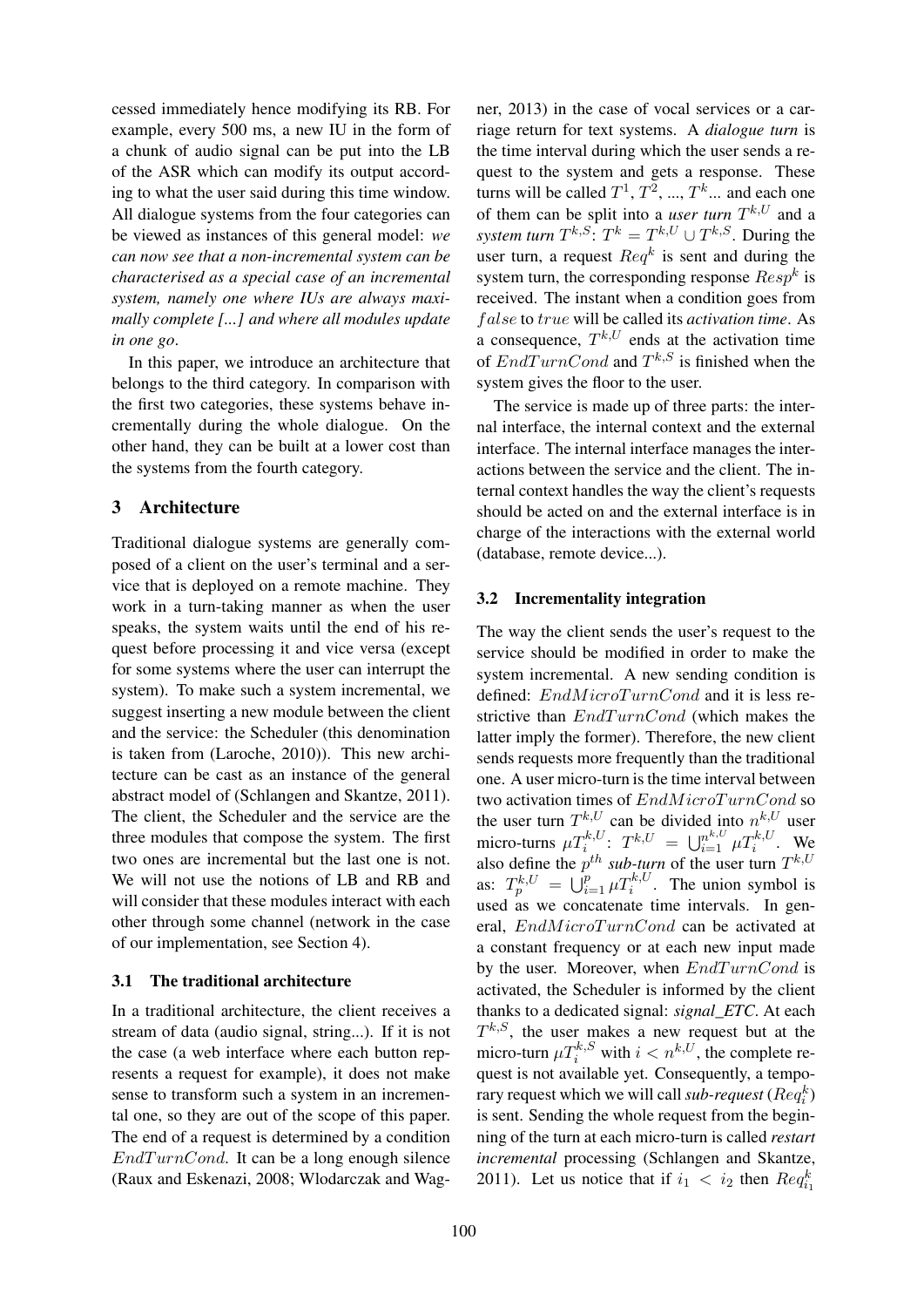is not necessarily a prefix of  $Req_{i_2}^k$  (in spoken dialogue, a new input in the ASR can modify the whole or a big part of the output).

The Scheduler is an intermediate module between the client and the service whose aim is to make the combination {Scheduler + Service} behave incrementally from the client's point of view. We define  $ServiceRegCond$  as the condition constraining the Scheduler to send a request to the system or not. At each user micro-turn  $\mu T_i^{k,S}$ , it receives a sub-request  $Req_i^k$ . If  $ServiceReqCond$ is true, the latter is sent to the system and the corresponding response  $Resp_i^k$  is stored so that the client can ask for it later. For example, ServiceReqCond can be constantly true which makes the Scheduler send all the sub-requests that it receives or it can be activated only if the new sub-request is different from the previous one (if the client already behaves the same way through  $EndMicroTurnCond$  it is redundant to do so in ServiceReqCond too).

The end of a turn is determined by the Scheduler. This module decides when to validate the current sub-request and to no longer wait for new information to complete it. It engages the dialogue in the direction of this hypothesis as it is considered as the user's intent. The Scheduler is said to *commit* the sub-request (Schlangen and Skantze, 2011) (this notion is described in Section 3.3). We define  $CommitCond$  as the condition for the Scheduler to commit a hypothesis. For example, in the case of a system that asks for a 10 digits phone number,  $CommitCond = (length(num) == 10)$  where  $length(num)$  is the number of digits in each subrequest. Hence, a user turn ends at the activation time of CommitCond and not when a *signal\_ETC* is received. However,  $EndTurnCond$ implies CommitCond.

The client is made of two threads: the *sending thread* and the *recuperation thread*. The first one is in charge of sending sub-requests at each micro-turn and the second one gets the last response hypothesis available in the Scheduler. The recuperation thread is activated at the same frequency as micro-turns so that the client is always up to date. In the case of vocal services, it is the Scheduler's task to decide which intermediate responses should be pronounced by the system and which ones should be ignored. Therefore, a flag in the message must be set by this module to de-

clare whether it has to be outputted or not. When the recuperation thread gets new messages from the Scheduler, it decides whether to send it to the Text-To-Speech module or not based on the value of this flag.

The service in our architecture is kept unchanged (apart from some changes at the applicative level, see Section 4.2). The only functional modification is that the context is duplicated: *the simulation context* (see Section 3.3) is added. When a new sub-request is received by the Scheduler and ServiceReqCond is true, an incomplete request (sub-request) is sent to the service. Therefore, the system knows what would be the response of a sub-request if it has to be committed. As the service is not incremental and cannot process the request chunk by chunk, all the increments from the beginning of the turn have to be sent and that is what justifies the choice of the *restart incremental* mode.

The service can also order the Scheduler to commit. This behaviour is described in (Schlangen and Skantze, 2011) where the IUs in the RB of a module are *grounded in* the ones in the LB that generated them. Consequently, when a module decides to commit to an output IU, all the IUs that it is grounded in must be committed. In our architecture, when the service commits to the result of a request (if it already started delivering the response to the user for example), this request has to be committed by the Scheduler.

On the other hand, as we defined the user micro-turn, we can introduce the *system microturn*. In traditional systems, the service's response is played by the TTS during the system turn  $T^{k,S}$ . In incremental dialogue, this turn can be divided into  $n_S^k$  system micro-turns  $\mu T_i^{k,S}$ :  $T^{k,S}$  =  $\bigcup_{i=1}^{n_S^k} \mu T_i^{k,S}$ . Their duration depends on the way the service decides to chunk its response (for example, every item in an enumeration can be considered as a chunk). When the user interrupts the system, the timing of his interruption is given by the micro-turn during which he reacted. Moreover, when the user barges in, a new tour is started. Only vocal systems are concerned with this behaviour as textual systems cannot be interrupted (the whole service response is displayed instantly).

#### 3.3 Commit, rollback and double context

The request hypothesis fluctuates as long as new increments are taken into account. However, at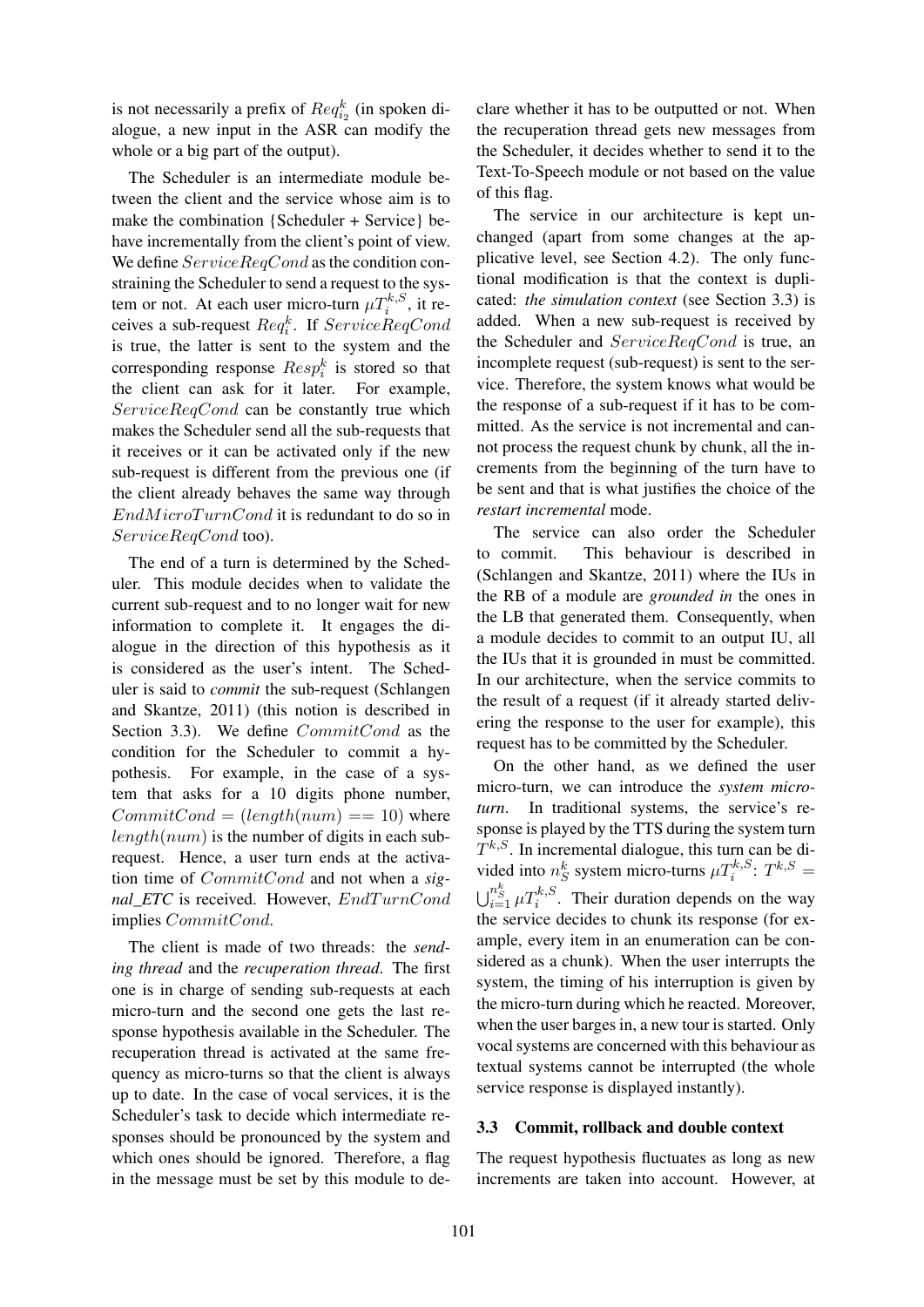some point, the system has to take an action that is based on the last hypothesis and visible by the user. For example, a response may be sent to the TTS or a database can be modified. At that point, the system is said to *commit* to its last hypothesis which means that it engages the dialogue according to its understanding of the request at that moment. It no longer waits for other incremental units to complete the request as it can no longer change it. On the contrary, the system can decide to forget its last hypothesis and come back to the state it was in at the moment of the last commit. This operation is called *rollback* (both terms are taken from the database terminology).

Most of the requests sent by the Scheduler to the service are aimed to know what would the latter respond if the current hypothesis contains all the information about the user's intent. Consequently, these requests should not modify the current context of the dialogue. We suggest that the service maintains two contexts: the *real context* and the *simulation context*. The first one plays the same role as the classical context whereas the second one is a buffer that can be modified by partial requests.

In our architecture, committing to a hypothesis will be made by copying the content of the simulation context (generated by the current request hypothesis) into the real context. On the opposite, a rollback is performed by copying the real context into the simulation one, hence going back to the state the system was in right after the last commit.

Every user micro-turn, the client sends to the Scheduler the whole user's sub-request since the last commit. This incomplete request is then sent to the service and the answer is stored in the Scheduler. If during the next micro-turn, the Scheduler does not ask for a commit but needs to send a new sub-request instead, a rollback signal is sent first as the system works in a restart incremental way (in this paper, rollbacks are only performed in this case). Figures A.1 and A.2 represent the way our three modules interact and how the double context is handled. In Figure A.1, the conditions  $EndTurnCond, EndMicroTurnCond,$ ServiceReqCond and CommitCond are written on the left of the streams they generate. On the left of the figure, the times where the sending thread of the client is active and inactive are represented and dashed arrows represent streams that are received by the recuperation thread. They are not synchronized with the rest of the streams, even though they are in this figure (for more clarity). Also, the commit decision has been taken by the Scheduler after it received a *signal\_ETC* which is not always the case.

We call  $ctxt(T^k)$  the real context at the end of  $T^k$  ( $ctxt(T^0)$  being the initial context at the beginning of the dialogue). The context is not modified during the system turn, hence, we may notice that  $ctxt(T^{k,U}) =ctxt(T^k)$ . During the commit at the end of  $T^{k,U}$ , the simulated context is copied into the real context:  $ctxt(T^k) =ctxt(T^{k-1} + T^{k,U}_{n^{k,U}})$ .

### 4 Implementations

We implemented our method in the case of two dialogue systems developed at Orange Labs. The first one is a text service where the client is a web interface and the second one is a vocal service designed to record numbers. With only a few modifications, these two systems have been made incremental, showing that our solution is easy to implement, and demonstrating the incremental behaviour of the transformed systems, in the limit of the implemented strategies and according to the modalities that have been used (text and vocal modes).

#### 4.1 CFAsT: Content Finder AssitanT

CFAsT is an application developed at Orange Labs and which can be used to generate textual dialogue systems and whose objective is to help the user search for some specific content in a database.

The client is a web page with a text-box where the user can type a request using natural language (validated by a carriage return or by clicking on the validate button). This page also contains buttons representing keywords or content suggestions. In this implementation, the content base chosen is the list of accepted papers at the NIPS 2013 conference. A list of keywords is maintained through the interaction. It is initially empty and for each new request, if new keywords are detected, they are added to the list. The interaction ends when the user selects a unique content.

In our implementation<sup>2</sup>, the client is made of two screens. The first one contains the same view as the classical system and the second one fluctuates incrementally. When the user is typing a request, the second view is updated

<sup>2</sup> http://dialogue.orange-labs.fr/CFAsTIncrEng/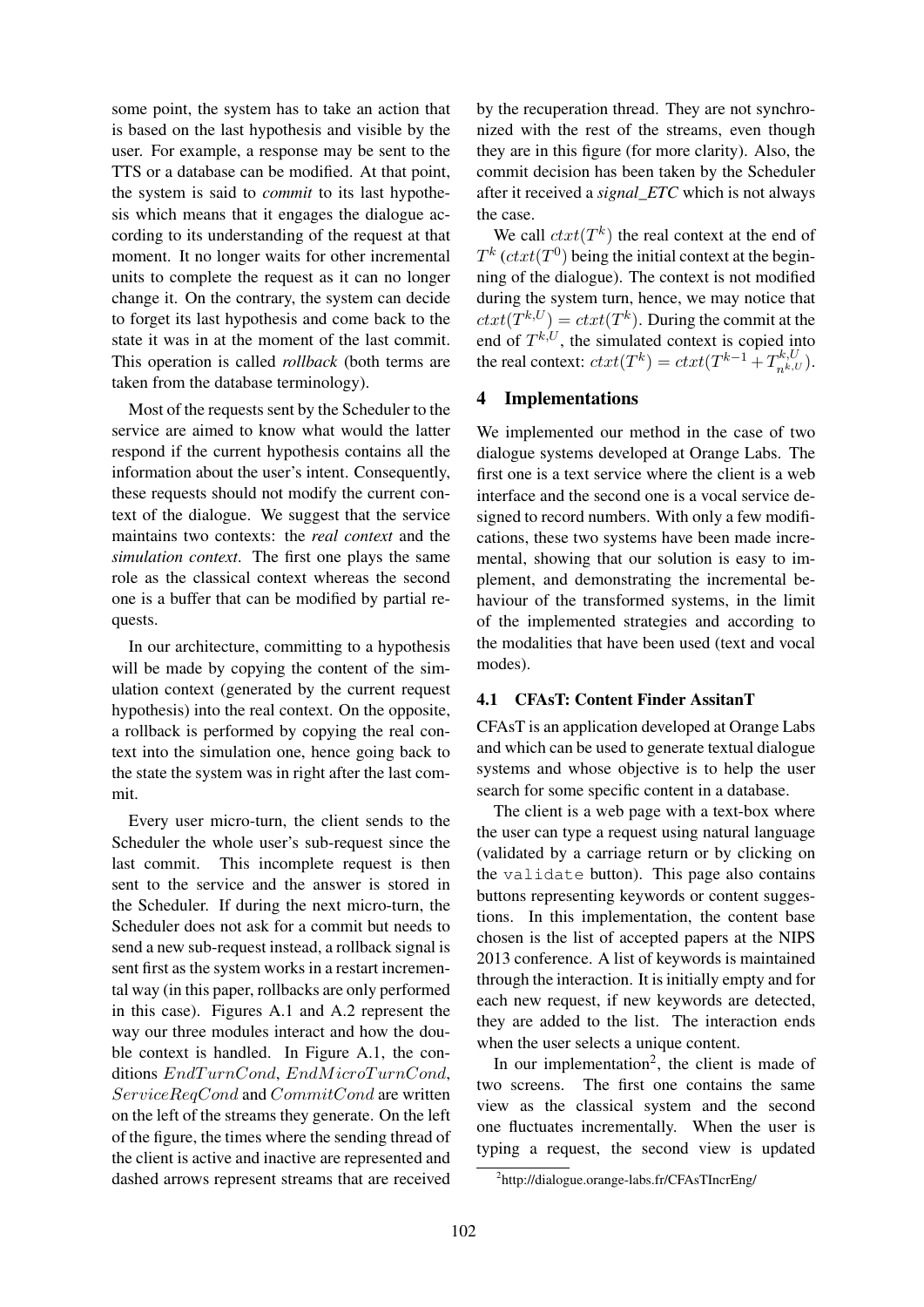each time the space button is hit: it shows the answer that the service would have given in case of a carriage return at that moment. When a request is validated, a commit is performed and the two views are identical. In this case:  $EndMicroTurnCond$  is activated when the space button is hit (ServiceReqCond does not filtrate any sub-request) and  $EndTurnCond$ is true if a carriage return is detected. In addition,  $CommitCond = EndTurnCond.$ 

### 4.2 DictaNum

The second implementation is a vocal system called DictaNum and inspired by NUMBERS dialogue system (Skantze and Schlangen, 2009). It asks the user to dictate a number and then gives a feedback to confirm that it has been well understood. The client is an HTML web page that interacts with the Scheduler using  $A J A X<sup>3</sup>$ . It uses the Google web API for both the ASR and TTS tasks. Other existing systems ask the user to dictate a number (telephone, credit card...) such as *How may I help you?* (Langkilde et al., 1999). Here is an example of an interaction with the traditional version of DictaNum:

System: Welcome to the DictaNum service. Please dictate your number.

User: 01 45 65 79 98.

System: The dictated number is: 01 45 67 79 98. Is that correct?

User: No.

System: Sorry. Let us try again. Please dictate your number. User: 01 45 65 79 98.

System: The dictated number is: 01 47 65 79 98. Is that correct?

User: No.

System: Sorry. Let us try again. Please dictate your number. [...]

System: The dictated number is: 01 45 65 79 98. Is that correct?

User: Yes.

System: Thank you for using DictaNum. Bye.

If the user's request has not been understood correctly in one shot, he has to dictate it again. This is not an optimal strategy. DictaNum has been modified to support chunk by chunk dictation as in the following example:

System: Welcome to the DictaNum service. Please dictate your number. User: 01 45 **System:** 01 45 User: 65 79 **System: 67 79** User: No, 65 79 System: Sorry, 65 79 User: 98 System: 98 User: ... System: The dictated number is: 01 45 65 79 98. Is that correct? User: Yes. System: Thank you for using DictaNum. Bye.

In order to generate feedbacks, the service has been modified at the applicative level. It maintains a string that is supposed to contain the complete number at the end of the interaction. Initially, this string is empty. When a silence is detected after a chunk is dictated, the system repeats the latter as a feedback to the user and concatenates it at the end of the number string. If the user begins a new chunk with *No*, the system understands that it has to correct the last one (starting the next feedback with *Sorry...*), otherwise, it keeps it and moves forward in the dictation. Finally, if after a feedback a silence is detected with nothing dictated, the system understands that the dictation is over and makes a general feedback over the whole number.

These modifications are not enough for the system to be used in an incremental way. It is not optimal for the user to insert silences in his dictation. Of course, he can, but it is not convenient nor natural. The client has been modified so that it no longer waits for a silence to send the user's request, instead, it sends a partial request every 500 ms  $(EndMicroTurnCond)$ . The partial request is sent on a restart incremental mode.

Also, DictaNum can detect silences in a microturn level. We call  $\Delta_s$  the silence threshold used to determine the end of a request in the traditional system and we introduce a new threshold  $\delta_s$  such as  $\delta_s \leq \Delta_s$ . A silence whose duration is greater than  $\delta_s$  is called *micro-silence*. The system has been modified in order to detect these shorter silences during the dictation, to commit  $(EndTurnCond = Committee$  and deliver a feedback right after. Additionally, our system's

<sup>3</sup> http://dialogue.orange-labs.fr/DictaNumEng/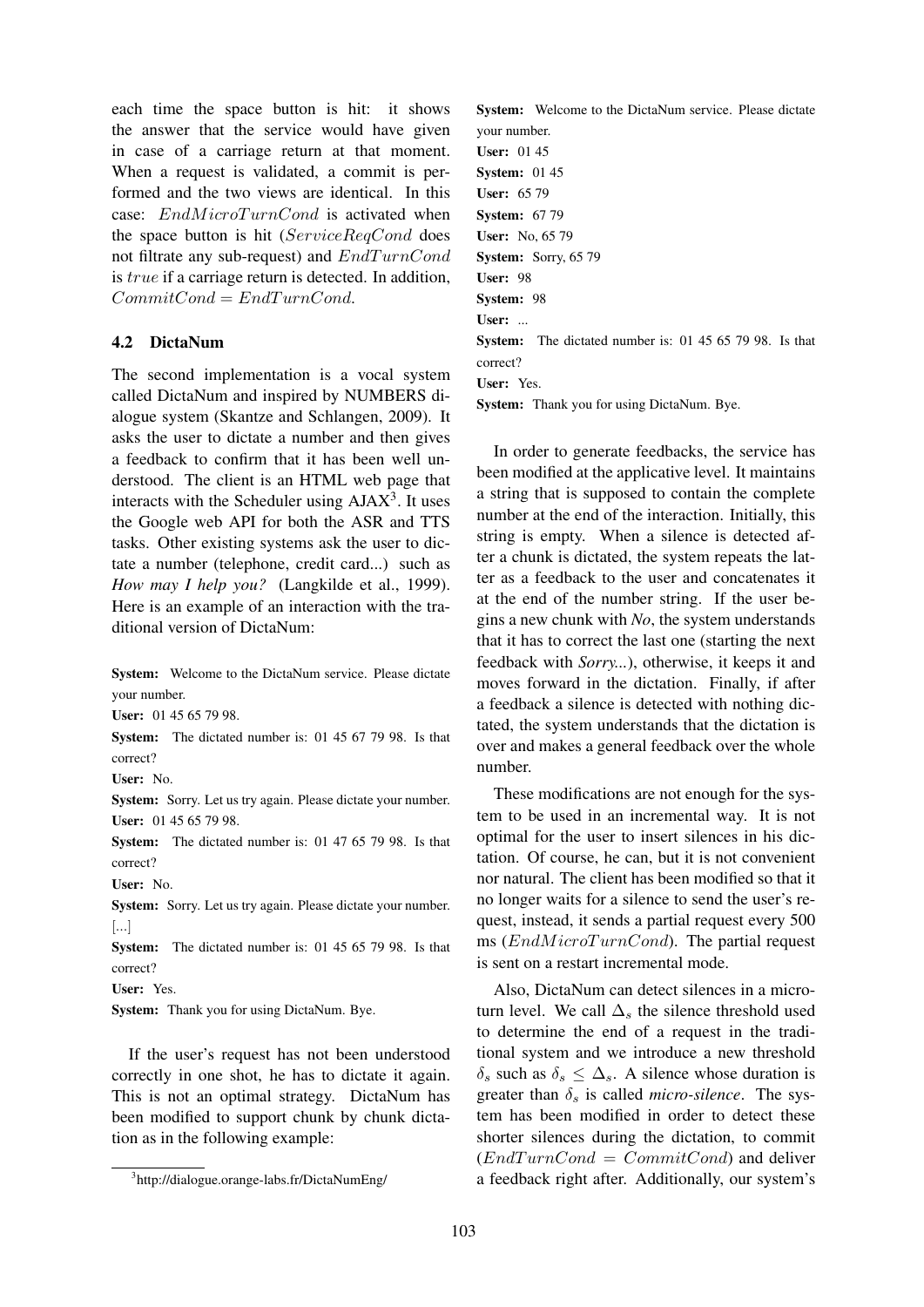response time is very short, the feedback message is available before the end of the micro-silence, so it is fed to the TTS without any delay. If  $\delta_s = \Delta_s$ , it is more convenient to dictate the number in one shot. Therefore, moving  $\delta_s$  between zero and  $\Delta_s$ creates a continuum between traditional systems and incremental ones. One may argue that these modifications are enough and no incremental behaviour is required, but the response delay will be higher, hence, the user will not wait for any feedback and will try to dictate his number in one shot.

If the user manifests a silence that is longer than  $\Delta_s$  right after a feedback, the dictation ends and a general feedback is made to confirm the whole number. In our system, silences are determined by the number micro-turns during which there is no new input from the ASR but we could have used the VAD (Voice Activity Detection) (Breslin et al., 2013).

We set  $EndMicroTurnCond$  to be activated by a 2 Hz clock and at every micro-turn, the Scheduler checks whether the new request is different from the previous one (ServiceReqCond). If that is the case, a rollback signal is sent followed by all the digits in the current number fragment. When a micro-silence is detected, a string *silence* is sent to the Scheduler (as *signal\_ETC*) and that is when the Scheduler decides to commit. The recuperation thread requests the last message from the service with the same frequency as micro-turns, so when *CommitCond* is activated, the feedback is already available and is delivered instantly to the TTS.

Finally, it is also possible for the user to interrupt the system during the final feedback. To do so, the service sends a feedback message in the following format: *The dictated number is: 01 <sep> 45 <sep> 65 <sep> 79 <sep> 98. Is that correct?*. The *<sep>* is a separator that is used to delimit the system micro-turns  $\mu T_i^{k,S}$ . They are pronounced one after another by the TTS. As a result, a dictation may end like this:

System: The dictated number is: 01 45 67 ... User: No, 65.

System: Sorry. The dictated number is: 01 45 65 79 98. Is that correct?

User: Yes.

System: Thank you for using DictaNum. Bye.

After the interruption, a message sent to the ser-

vice under the following format: {*part of the request that has been pronounced so far | barge-in content*}. In our example, this message is {*The dictated number is: 01 45 67 | No, 65*} which makes the service know how to perform the correction (or not, if the interruption is just a confirmation for example).

#### 5 Discussion

Incremental dialogue systems present new features compared to traditional ones. In this section, we analyse the abilities of these systems given the way they integrate incrementality. To do so, we classify them as suggested in Section 2. Figure 1 summarizes the features discussed. These features are specific to incremental dialogue systems, so they do not exist in the first category. On the contrary, they have all been implemented in systems from the fourth category.

To interact with the NASTIA service, the user has to call a vocal platform which handles the ASR and TTS tasks. It has been configured in order to interrupt the TTS when activity is detected in the ASR. When using the List of Availabilities strategy, each item during an enumeration is a dialogue turn where the timeout duration is set to a low value (time to declare that the user did not answer) so that if he does not barge-in, the system moves to the next item of the list. If the user speaks, the TTS is stopped by the vocal platform and the user's utterance and its timing are communicated to the service. The latter can ignore the barge-in (if the user says *No* for example) or select an item in the list according to this input. Some traditional systems allow the user to interrupt them but they do not take the content of the utterance into account nor its timing (in order to make the link with the utterance of the TTS). Hence, these two features can be implemented in a dialogue system provided that it is permanently listening to the user and that it catches his utterance and its timing. These conditions are true for systems from the third category which make it possible for them to integrate these features.

Incremental dialogue systems can sometimes detect desynchronisations before the user has finished his utterance. Therefore, the dialogue would take less time if the system can interrupt the user asking him to repeat his request. Feedbacks are also a form of interrupt as it is the case for DictaNum because they are uttered after a short si-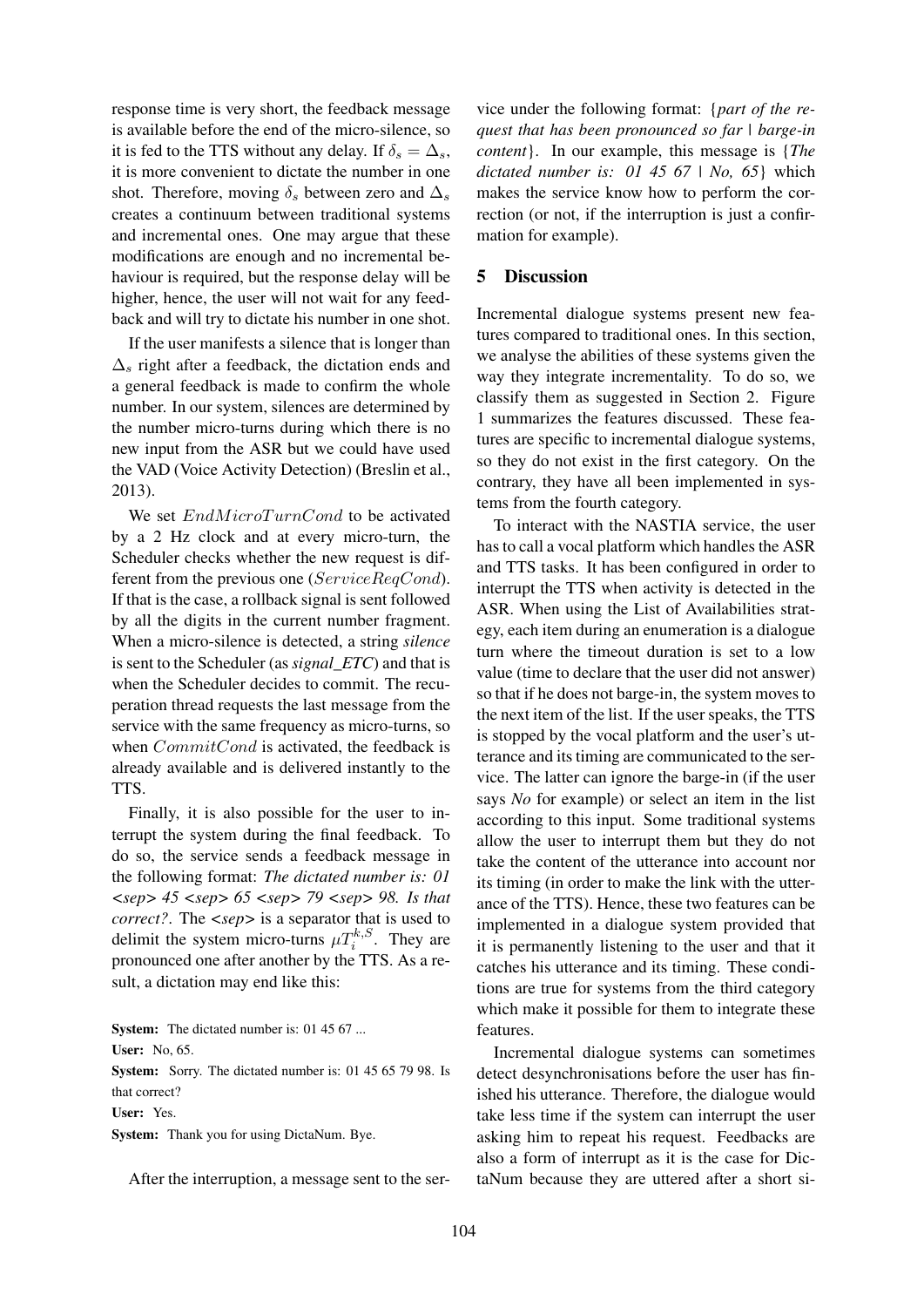| <b>Features</b>                       | Category 1 | Category 2   Category 3 | Category 4 |
|---------------------------------------|------------|-------------------------|------------|
| TTS interruption after input analysis |            |                         |            |
| Link interruption time with TTS       |            |                         |            |
| User interruption by the system       |            |                         |            |
| Better reactivity                     |            |                         |            |
| Optimal processing cost               |            |                         |            |

Figure 1: Available features for dialogue systems given the way they integrate incrementality

lence (micro-silence). These features can only be implemented in systems from the third and the fourth group, as for the the first two ones, the system is only requested at the end of a user's utterance.

As far as reactivity is concerned, systems from the third and the fourth category process the user's request every time that a new increment is pushed into the system. Therefore, when the end of the request is detected (long enough silence), the service's response is already ready and can be delivered immediately. On the other hand, systems from group 1 and 2 wait until the end of the user's utterance to send the request to the service, hence, being less reactive. However, systems from the third group work on a restart incremental, reprocessing the whole request at each new increment. On the contrary, systems from the fourth category can process the request increment by increment hence optimizing the processing cost. Sometimes, a new increment can modify the whole request (or a part of it) and those systems are designed to handle this too by canceling some previous processing (*revoke* mechanism (Schlangen and Skantze, 2011)). While integrating incrementality in CFAsT and DictaNum, we noticed that the system responded so quickly that no efforts are necessary to optimise the processing time. However, systems from the fourth group can make the difference if the system needs to process tasks that create a delay (slow access to a remote database for example).

In our method, the service is not modified in a functional level (except from the double context management). However, as it is the case for DictaNum, some modifications at the applicative level might be compulsory. The Scheduler is not supposed to generate messages by himself or to perform traditional dialogue management tasks. As a consequence, when one needs to add some new feedback messages at the micro-turn level or the possibility to correct an utterance, these features must be implemented in the service.

Finally, in order for the Scheduler to decide when to commit and when to take the floor in an optimal way, it might need information coming from the back-end modules. Once again, this should be handled in the applicative level. A future paper, focused on how to implement systems using the Scheduler, will cover the ideas briefly described in the last two paragraphs.

### 6 Conclusion and future work

This paper describes a method for transforming a traditional dialogue system into an incremental one. The Scheduler is an intermediate module that is inserted between the client and the service. From the client's point of view, the system's behaviour is incremental despite the fact that the service works in a traditional turn-taking manner. Most requests that are sent by the Scheduler to the service are aimed to see what would be the answer if the current request hypothesis is the final one. In this case, the service's context should not be modified. Therefore, two context have to be maintained: the real context and the simulated one.

This solution has been implemented in the case of a textual dialogue system generated by the CFAsT application. It helps the user navigate through the NIPS 2013 proceedings titles. It has also been used to make a vocal system incremental: DictaNum. This service asks the users to dictate a number and confirms that it has been well understood.

In the future, we will explore how to make the Scheduler learn when to commit the current request hypothesis and when to take the floor. We will use reinforcement learning to figure out the optimal strategies.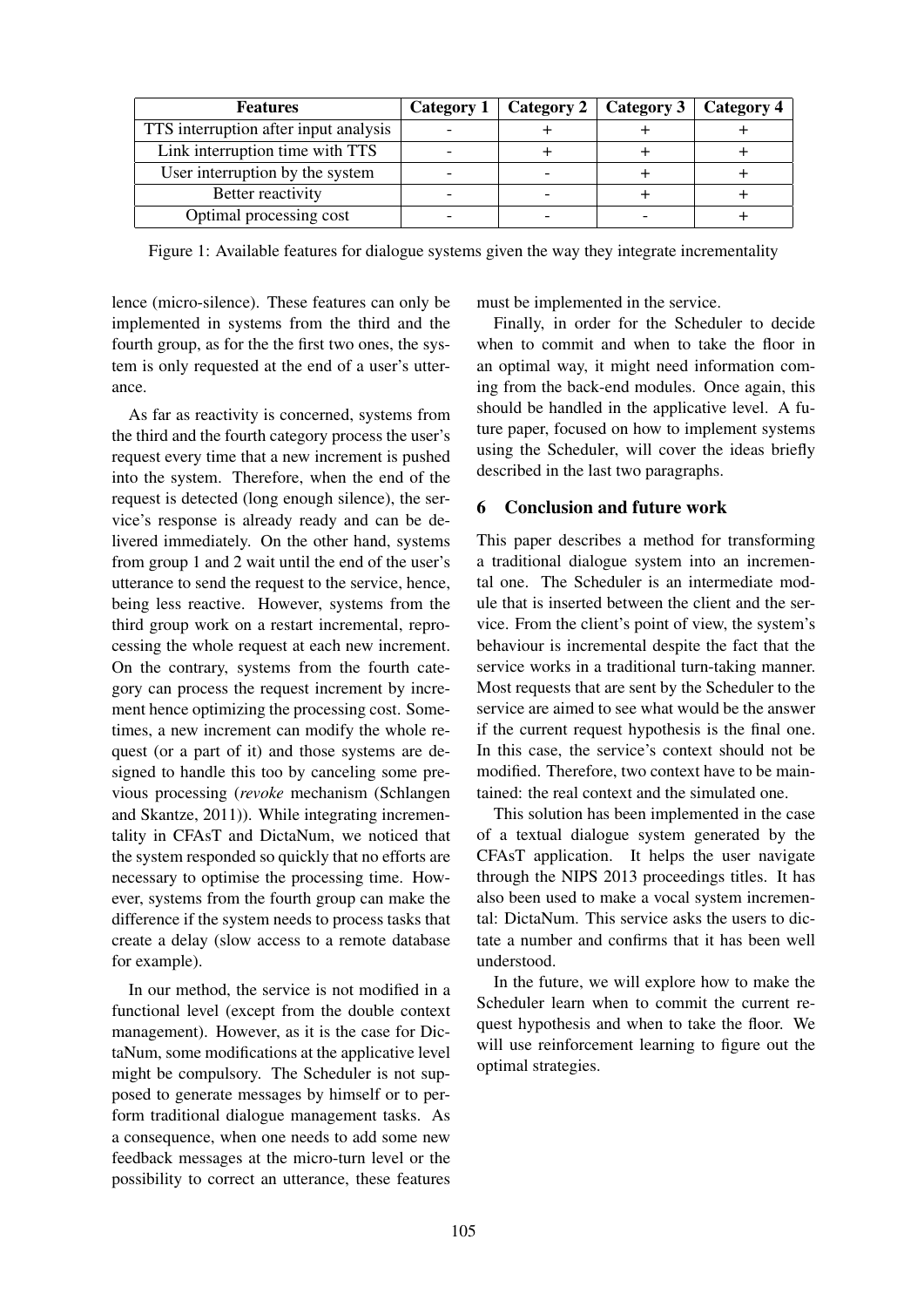#### References

- James Allen, George Ferguson, and Amanda Stent. 2001. An architecture for more realistic conversational systems. In *6th international conference on Intelligent user interfaces*.
- Timo Baumann and David Schlangen. 2013. Openended, extensible system utterances are preferred, even if they require filled pauses. In *Proceedings of the SIGDIAL 2013 Conference*.
- Catherine Breslin, Milica Gasic, Matthew Henderson, Dongho Kim, Martin Szummer, Blaise Thomson, Pirros Tsiakoulis, and Steve Young. 2013. Continuous asr for flexible incremental dialogue. In *ICASSP*, pages 8362–8366.
- Sarah Brown-Schmidt and Joy E. Hanna. 2011. Talking in another person's shoes: Incremental perspective-taking in language processing. *Dialogue and Discourse*, 2:11–33.
- Herbert H. Clark. 1996. *Using Language*. Cambridge University Press.
- David DeVault, Kenji Sagae, and David Traum. 2011. Incremental interpretation and prediction of utterance meaning for interactive dialogue. *Dialogue and Discourse*, 2:143–170.
- Kohji Dohsaka and Akira Shimazu. 1997. A system architecture for spoken utterance production in collaborative dialogue. In *IJCAI*.
- Jens Edlund, Joakim Gustafson, Mattias Heldner, and Anna Hjalmarsson. 2008. Towards human-like spoken dialogue systems. *Speech Communication*, 50:630–645.
- Layla El Asri, Remi Lemonnier, Romain Laroche, Olivier Pietquin, and Hatim Khouzaimi. 2014. NASTIA: Negotiating Appointment Setting Interface. In *Proceedings of LREC*.
- Helen Hastie, Marie-Aude Aufaure, et al. 2013. Demonstration of the parlance system: a data-driven incremental, spoken dialogue system for interactive search. In *Proceedings of the SIGDIAL 2013 Conference*.
- Zeynep Ilkin and Patrick Sturt. 2011. Active prediction of syntactic information during sentence processing. *Dialogue and Discourse*, 2:35–58.
- Irene Langkilde, Marilyn Anne Walker, Jerry Wright, Allen Gorin, and Diane Litman. 1999. Automatic prediction of problematic human-computer dialogues in how may i help you? In *ASRU99*.
- R. Laroche and G. Putois. 2010. D5.5: Advanced appointment-scheduling system "system 4". Prototype D5.5, CLASSIC Project.
- R. Laroche, G. Putois, et al. 2011. D6.4: Final evaluation of classic towninfo and appointment scheduling systems. Report D6.4, CLASSIC Project.
- Romain Laroche. 2010. *Raisonnement sur les incertitudes et apprentissage pour les systemes de dialogue conventionnels*. Ph.D. thesis, Paris VI University.
- Willem J. M. Levelt. 1989. *Speaking: From Intention to Articulation*. Cambridge, MA: MIT Press.
- Kenneth Lock. 1965. Structuring programs for multiprogram time-sharing on-line applications. In *AFIPS '65 (Fall, part I) Proceedings of the November 30–December 1, 1965, fall joint computer conference, part I*.
- Kyoko Matsuyama, Kazunori Komatani, Tetsuya Ogata, and Hiroshi G. Okuno. 2009. Enabling a user to specify an item at any time during system enumeration – item identification for barge-in-able conversational dialogue systems –. In *Proceedings of the INTERSPEECH 2009 Conference*.
- Gary M. Matthias. 2008. Incremental speech understanding in a multimodal web-based spoken dialogue system. Master's thesis, Massachusetts Institute of Technology.
- Antoine Raux and Maxine Eskenazi. 2008. Optimizing endpointing thresholds using dialogue features in a spoken dialogue system. In *SIGDIAL*.
- David Schlangen and Gabriel Skantze. 2011. A general, abstract model of incremental dialogue processing. *Dialogue and Discourse*, 2:83–111.
- Ethan O. Selfridge, Iker Arizmendi, Peter A. Heeman, and Jason D. Williams. 2012. Integrating incremental speech recognition and pomdp-based dialogue systems. In *Proceedings of the 13th Annual Meeting of the Special Interest Group on Discourse and Dialogue*, July.
- Ethan Selfridge, Iker Arizmendi, Peter Heeman, and Jason Williams. 2013. Continuously predicting and processing barge-in during a live spoken dialogue task. In *Proceedings of the SIGDIAL 2013 Conference*.
- Gabriel Skantze and David Schlangen. 2009. Incremental dialogue processing in a micro-domain. In *ACL*.
- Michael K. Tanenhaus, Michael J. Spivey-Knowlton, Kathleen M. Eberhard, and Julie C. Sedivy. 1995. Integration of visual and linguistic information in spoken language comprehension. *Science*, 268:1632–1634.
- Mats Wirén. 1992. *Studies in Incremental Natural Language Analysis*. Ph.D. thesis, Linköping University, Linköping, Sweden.
- Marcin Wlodarczak and Petra Wagner. 2013. Effects of talk-spurt silence boundary thresholds on distribution of gaps and overlaps. In *INTERSPEECH Proceedings*.